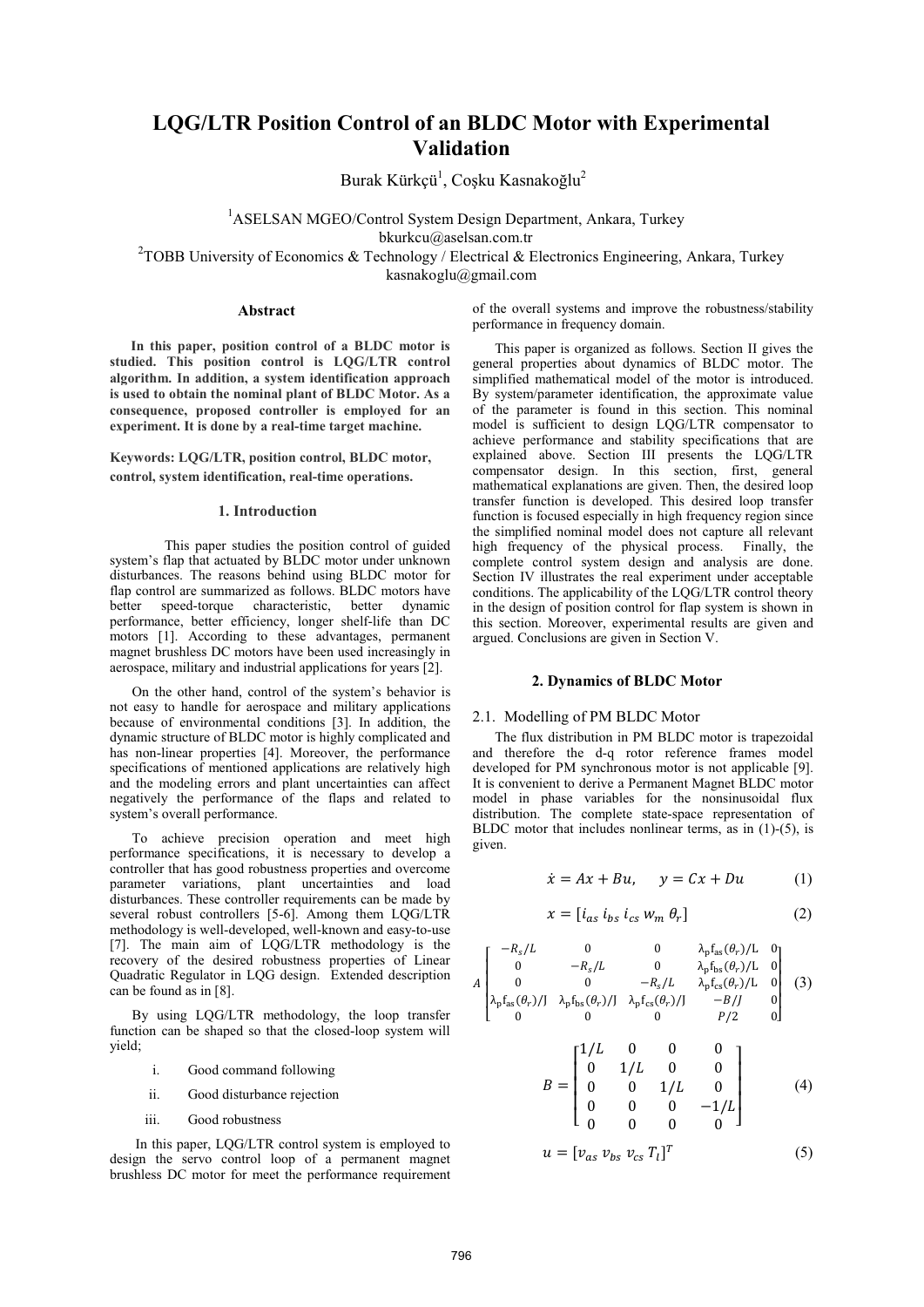where  $\theta_r$  is rotor position,  $w_m$  is rotor speed, P is the number of poles,  $f_{as}(\theta_r)$  is a magnitude limited function that shapes the instantaneous-induced emfs,  $\lambda_p$  is peak mutual flux linkage, L is self inductance per phase,  $R_s$  is stator resistance per phase,  $v_{as}$  is input voltage for phases,  $T_1$  is load torque, J is rotor inertia and B is damping coefficient. Above state-space realization is derived based on the assumptions that the induced currents in the rotor are neglected and iron, stray losses are neglected. The detailed derivations of above state-space representation are given as in [10].

The drive scheme of permanent magnet BLDC motor is simple and shown in Fig. 1. In this drive scheme, the encoder gives absolute rotor position.  $T_e^*$  and  $I_p^*$  are named as reference torque command and reference current magnitude command respectively. In addition, in a past few decades, various methods have been proposed so as to control each phase's currents [11-14]. In this paper, PID based current control system is used to regulate phases' currents.

## 2.2 Simplified Mathematical Model of PMBLDC Motor

It is necessary to use a simplified model for control system design although simplified model does not cover the complete nonlinear system model that introduced above. This advantage is provided by the robustness of designed controller. The neglected dynamics of real system are compensated and taken as uncertainties if the designed controller's robustness properties are good enough.

The schematic of single phase PMBLDC motor is shown in Fig.2. This schematic contains position controller, which is the main purpose of this paper, current limiter that is caused by current saturation, current controller which regulates phases' currents, and converter model that is derived from electronic hardware. This scheme also contains simplified motor's mechanical and electrical models.

It is assumed that the motor operating in its constanttorque operation region and the flux producing current component is fixed. By these assumptions, simplified and equivalent model that very similar to a DC servo drive can be obtained and given in Fig.3. It should be noted that the equivalent and simplified model contains BLDC motor dynamics, inverter and current controller dynamics. In addition, the transfer function of this simplified motor model is given in (6).



 **Fig. 1.** Drive scheme of permanent magnet BLDC motor



 **Fig. 2.** Schematic of single phase PMBLDC motor

$$
G_{plant}(s) = \frac{\theta_r(s)}{{I_p}^*} = K_{cc} \frac{k_t}{s^3 L J + s^2 (R J + BL) + s (BR + k_b k_t)} \tag{6}
$$

where  $K_{cc}$  is equivalent current controller,  $k_b$  is equivalent back-emf constant and  $k_t$  is torque constant.

#### 2.3 System Identification

The system identification methodology is a well-known process and widely used in literature. This process is useful when the system has a complicated dynamic [15]. In this paper, system identification process is used between the reference magnitude current  $I_p^*$  and system's actual position  $\theta_r$ . The applied input signal to  $I_p^*$  is selected as swept sine signal shown in Fig.4. This signal contains all interested frequencies for BLDC motor operations. The definition of the applied input signal is given in (7).

$$
u(t) = Asin(2\pi f_i(t)t + \emptyset) \quad 0 \le t \le T_0 \tag{7}
$$

where  $f_i(t)$  is the instantaneous signal frequency of input signal.  $T_0$  is the signal's period and  $\emptyset$  is the initial phase value. Definition of  $f_i(t)$  is given in (8).

$$
f_i(t) = f_{start}\beta^t, \quad \beta = (f_{end}/f_{start})^{1/T_0} \tag{8}
$$

The parametric system model is obtained by MATLAB<sup>®</sup>/System Identification Toolbox. Bode diagram of defined system from  $I_p^*$  to  $\theta_r$  is shown in Fig.5. It is clear to say that the defined system has no unstable poles or zero.

#### **3. LQG/LTR Control System Design**

The dynamics of the plants is defined above. This dynamics shows that the plant is minimum phase and stable. These conditions are needed to achieve a good recovery of LQG controller [16]. Nominal system plant  $G<sub>plant</sub>(s)$  is augmented with PI elements for a good reference tracking. New plant's transfer function which is augmented by PI element is given in (9).

$$
G(s) = G_a(s)G_{plant}(s)
$$
\n(9)

where  $G(s)$  is augmented plant and  $G_a(s)$  is augmentation dynamics. The LQG/LTR compensator is designed for augmented plant  $G(s)$ .



 **Fig. 3.** Simplified and equivalent DC motor model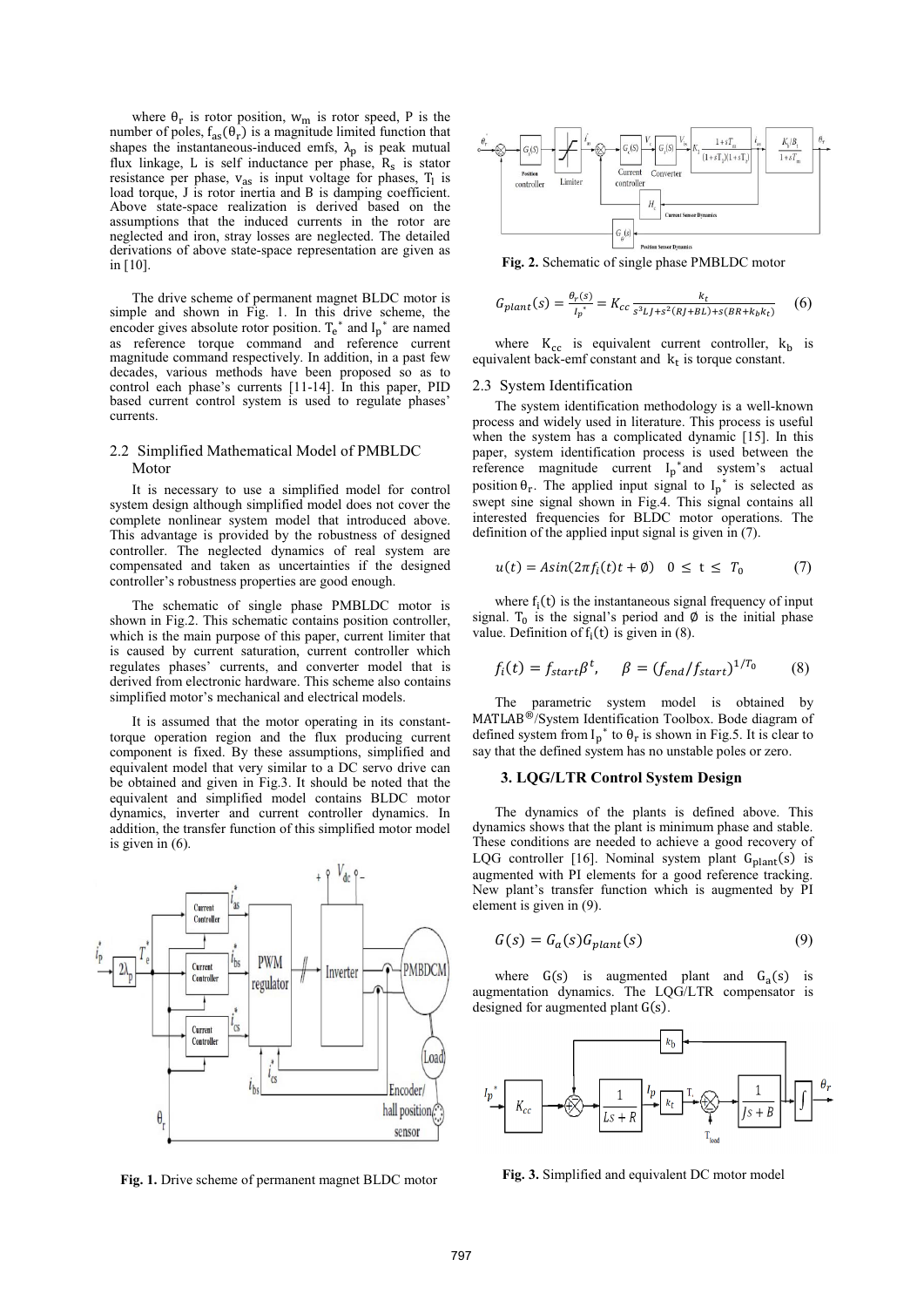

**Fig. 4.** Swept sine signal for system identification

The proposed system that includes integral augmentation and LQG/LTR control system is shown in Fig.6. In this system  $G_{\text{LOG/LTR}}(s)$  is the proposed control system.

In LQG/LTR design methodology, the poor properties of LQG control system is recovered at plant input or plant output [7-8]. In this works, input recovery methodology is preferred and the complete control system design procedure is given step-by-step below.

- 1. System identification procedure defined above.
- 2. Determine the Target Feedback Loop (TFL).
- 3. LQG/LTR design
- 3.1 Determine the Target Feedback Loop

The target feedback loop must have good robustness and performance properties. That requirement is done by LQR approach. This feedback loop is used to allow the motor to follow reference command with no steady-state error. The open loop transfer function of TFL is given in (10).

$$
L_{input}(s) = K_{LQR}(sI - A)^{-1}B
$$
 (10)

LQR guarantees some good properties that defined in (11).

$$
\left|\hat{S}(jw)\right| \le 1, \quad \left|\hat{T}(jw)\right| \le 1 \tag{11}
$$

where  $\hat{S}(jw)$  is sensitivity function and  $\hat{T}(jw)$  is complementary sensitivity function. The TFL overcome the plant uncertainties and unmodelled dynamics because of these two guaranteed equations.



**Fig. 5.** Bode diagram for studied system



**Fig. 6.** Proposed control system with integral augmentation

In LQR design, the selected cost function is determined in (12).

$$
J = \int_0^\infty (y^T Q^* y + u^T R^* u) dt \tag{12}
$$

where  $Q^*$  and  $R^*$  is positive semi-definite weightiness matrices. The main point of the selection of these weightiness matrices is the ratio of  $\frac{Q^*}{R^*}$  [17]. In this work,  $\frac{Q^*}{R^*}$  ratio is selected as 2e2. Determined TFL's open loop bode diagram, sensitivity function (S) and complementary sensitivity function (T) are given in Fig.7. Solution of minimizing problem of cost function J is given in [18].

# 3.2 LQG/LTR Design

The schematic of LQG/LTR control system is given by Fig.8. Step-by-step design procedure is given below.

- i. In this section, plant, that aimed to control by LQG/LTR approach, is augmented plant  $G(s)$ . The numeric data of this plant which in statespace form is given in Table 1.
- ii. The design specification must be defined before the design of control system. The rules of these specifications are obtained from robustness-performance curve that is given in Fig.9. The cross-over frequency, sensitivity function and complementary sensitivity function obtained by using this curve.
- iii. This step includes the LQR controller design is defined above. The solution of LQR problem is required the solution of Ricatti Equation (13).

$$
ATP + PA - \frac{\rho}{\beta} PBBTP + CTC = 0
$$
  

$$
R := DTD + \frac{1}{\rho}, Q := CTC
$$
 (13)



**Fig. 7.** Target feedback loop, sensitivity function and complementary sensitivity function diagrams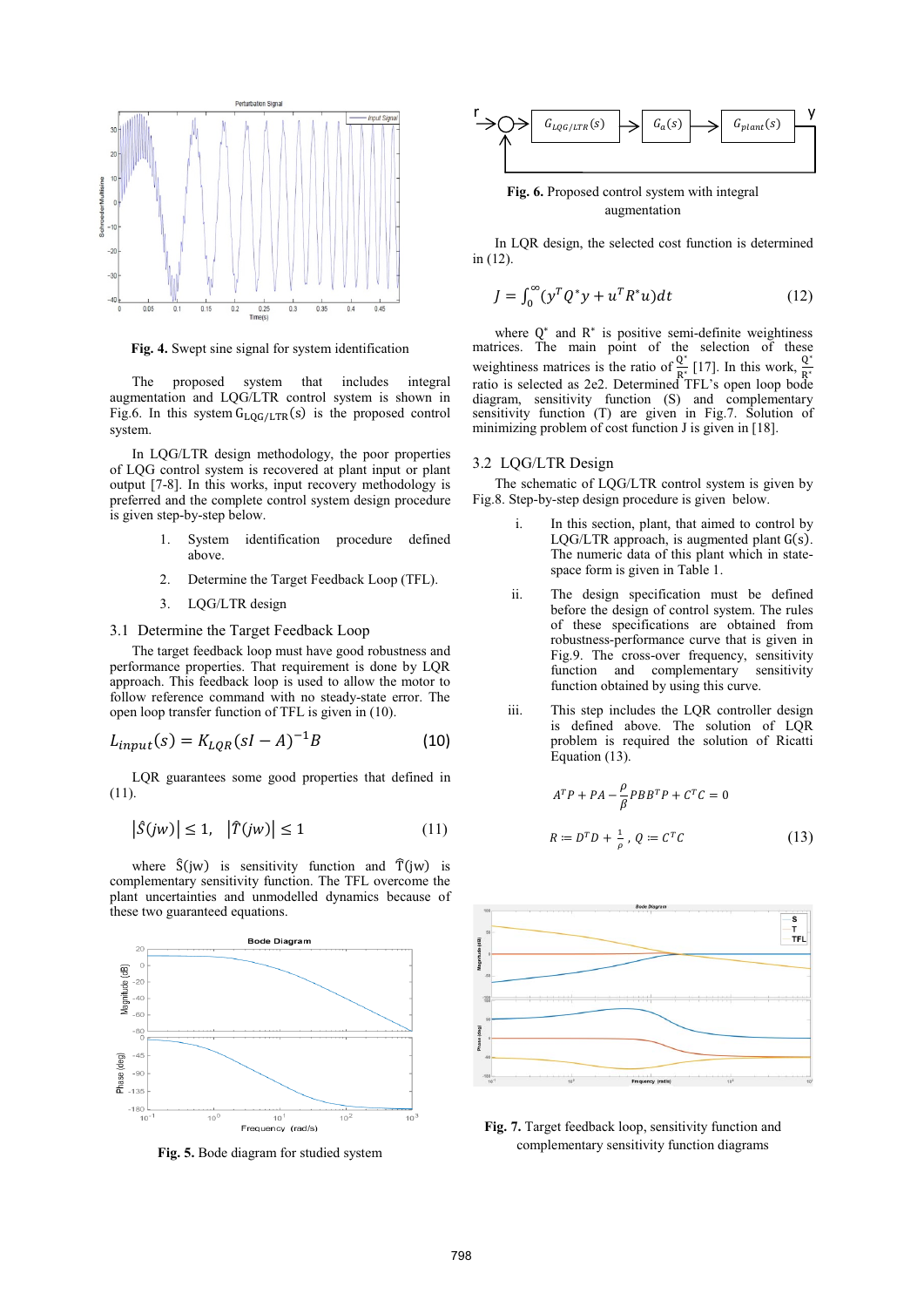

**Figure. 8.** Schematic of LQG/LTR control system



**Figure. 9.** Robustness-Performance curve

The selection of matrices C is arbitrary. The free parameter  $\beta$  is robustness parameter and in many application the  $\beta$  is selected as 2. The free parameter  $\rho$  is bandwidth parameter and for higher bandwidth,  $\rho$  must be selected higher.

iv. In this step, Kalman-Bucy filter design is done. By this step,  $G_{LQG/LTR}(s)G(s)$ approaches  $K_{LOR}(sI - A)^{-1}B$ . To obtain loop transfer recovery another Ricatti Equation must be solve (14).

$$
A^T \Sigma + P \Sigma - \Sigma C^T \mu^{-1} C \Sigma + B B^T = 0 \tag{14}
$$

By this solution kalman gain (15) is obtained.

$$
L = \sum C^T \mu^{-1} \tag{15}
$$

The main free parameter in these equations is  $\mu$ . For lower  $\mu$ better recovery process is done.

v. Obtained the LTR controller is given in (16).

$$
G_{LTR}(s) = K_{LQR}[sI - (A - BK_{LQR} - LC)]^{-1}L \quad (16)
$$

However this form is not the final form. According to the plant augmentation the controller must be reform  $(17)$ .

$$
G_{LTR,final}(s) = G_{LTR}(s)G_a(s) \tag{17}
$$

vi. Final step is applied the augmentation part. Anti-windup must be added all integral elements. The detailed derivation of these antiwindup algorithms can be found in [19].

In this section, the mathematical expression for the final operation is given in (18).

$$
\lim_{\mu \to 0} K_{LQR} [sI - (A - BK_{LQR} - LC)]^{-1} LC(sI - A)^{-1}B \to K_{LQR} (sI - A)^{-1}B
$$
\n(18)

The control system's parameters are given in Table 2. Moreover, the recovery of the controller for different values of  $\mu$  is given in Fig.10. As a result of control system design, there is no unstable pole-zero cancellation that is one of the most important specification and all desired property of target feedback loop is achieved.

# **4. Experimental Setup & Results**

Experimental setup that is used for system identification and control system is given in Fig.11. Xpc target product of SpeedGoat Company is used for system identification and real-time control operations. 40 KHz PWM signal is produced by this product to achive current control. Desired position control loop updated up to 3 KHz. In this experiment, an EC-Motor of Maxon Motor Company is preferred. This motor has 171 Watt power rating and 28 V voltage supplied. All control algorithms is built in MATLAB/Simulink platform.

Step response of the designed position controller is given in Fig.12. and single phase's current shape given in Fig. 13. The system has neglicible overshoot and has no steady-state error. The overshoot that is occured in step response is caused by the system's unmodelled nonlinear dynamics. On the other hand, there is no unstability in the system althought the currents of each phases and mechanical system have uncertanity. The main objective of the designed controller is said to be succesful.



Fig. 10. Loop transfer recovery for different  $\mu$  values



**Fig. 11.** Experimental setup